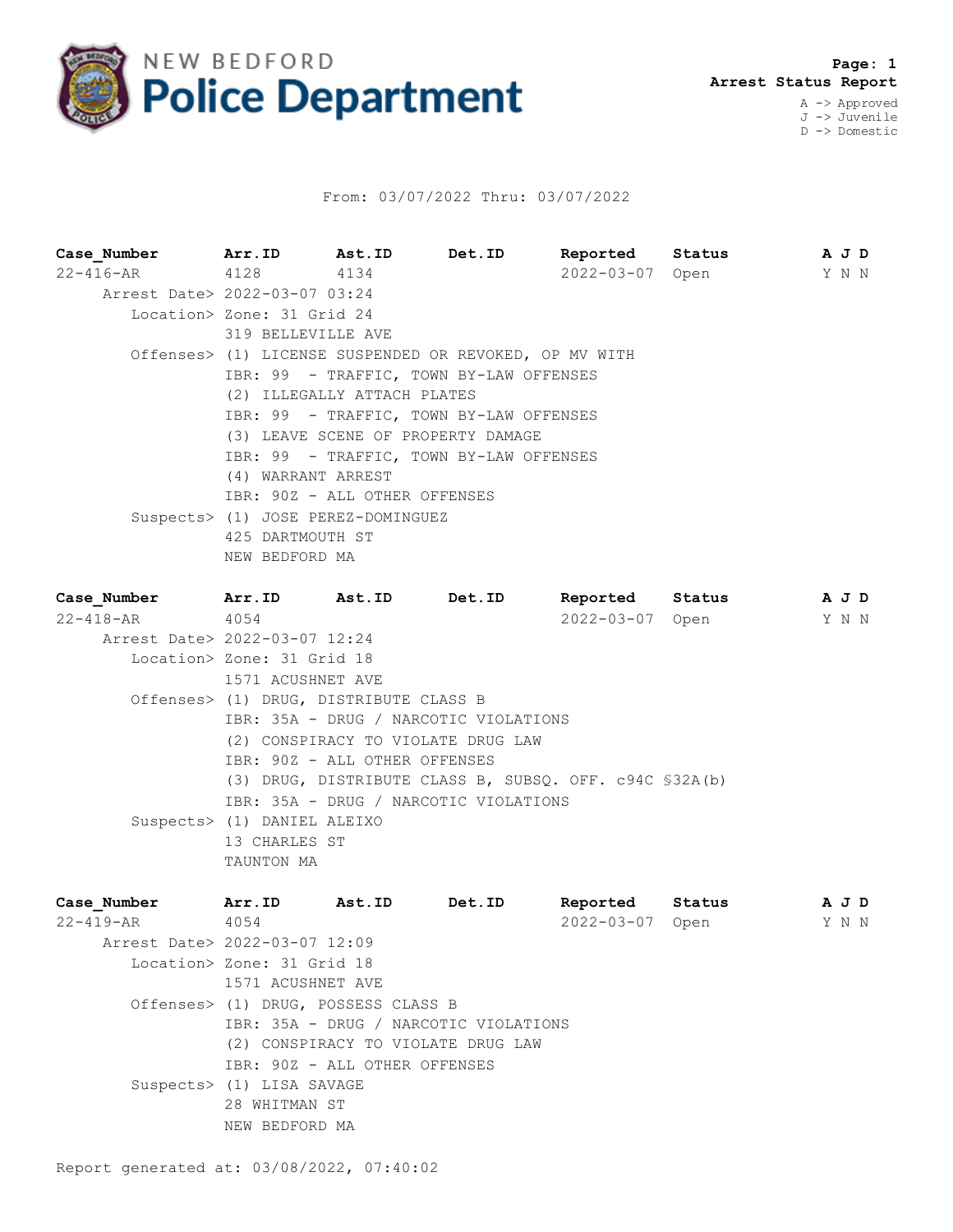

 **Page: 2 Arrest Status Report**

> A -> Approved J -> Juvenile D -> Domestic

| Case Number                         | Arr.ID                                                    | Ast.ID                        | Det.ID                                          | Reported                                                                     | Status | A J D                                                                   |  |  |
|-------------------------------------|-----------------------------------------------------------|-------------------------------|-------------------------------------------------|------------------------------------------------------------------------------|--------|-------------------------------------------------------------------------|--|--|
| $22 - 420 - AR$<br>4089             |                                                           | 4099                          |                                                 | 2022-03-07 Open                                                              |        | Y N N                                                                   |  |  |
| Arrest Date> 2022-03-07 12:52       |                                                           |                               |                                                 |                                                                              |        |                                                                         |  |  |
|                                     | Location> Zone: 33 Grid 16A                               |                               |                                                 |                                                                              |        |                                                                         |  |  |
|                                     | 1736 ACUSHNET AVE                                         |                               |                                                 |                                                                              |        |                                                                         |  |  |
|                                     |                                                           |                               | Offenses> (1) WARRANT ARREST DKT # 1933CR006170 |                                                                              |        |                                                                         |  |  |
|                                     |                                                           | IBR: 90Z - ALL OTHER OFFENSES |                                                 |                                                                              |        |                                                                         |  |  |
|                                     | Suspects> (1) MICHAEL PIMENTEL                            |                               |                                                 |                                                                              |        |                                                                         |  |  |
|                                     | 136 DARTMOUTH ST                                          |                               |                                                 |                                                                              |        |                                                                         |  |  |
|                                     | NEW BEDFORD MA                                            |                               |                                                 |                                                                              |        |                                                                         |  |  |
| Case Number Arr. ID Ast. ID Det. ID |                                                           |                               |                                                 | Reported                                                                     | Status | AJD                                                                     |  |  |
| $22 - 421 - AR$ 3968                |                                                           | 4018                          |                                                 | 2022-03-07 Open                                                              |        | Y N N                                                                   |  |  |
| Arrest Date> 2022-03-07 13:59       |                                                           |                               |                                                 |                                                                              |        |                                                                         |  |  |
|                                     | Location> Zone: 31 Grid 16B                               |                               |                                                 |                                                                              |        |                                                                         |  |  |
|                                     | 201 TINKHAM ST                                            |                               |                                                 |                                                                              |        |                                                                         |  |  |
|                                     |                                                           |                               |                                                 | Offenses> (1) FENTANYL, TRAFFICKING IN 36 GRAMS OR MORE, LESS THAN 100 GRAMS |        |                                                                         |  |  |
| $(74.2 \text{ GRAMS})$              |                                                           |                               |                                                 |                                                                              |        |                                                                         |  |  |
|                                     |                                                           | IBR: 90Z - ALL OTHER OFFENSES |                                                 |                                                                              |        |                                                                         |  |  |
|                                     |                                                           |                               |                                                 |                                                                              |        | (2) COCAINE, TRAFFICKING IN 18 GRAMS OR MORE, LESS THAN 36 GRAMS (22.5) |  |  |
| GRAMS)                              |                                                           |                               |                                                 |                                                                              |        |                                                                         |  |  |
|                                     | IBR: 35A - DRUG / NARCOTIC VIOLATIONS                     |                               |                                                 |                                                                              |        |                                                                         |  |  |
|                                     | (3) DRUG, POSSESS TO DISTRIB CLASS A, SUBSQ. (04/09/1996) |                               |                                                 |                                                                              |        |                                                                         |  |  |
|                                     |                                                           |                               | IBR: 35A - DRUG / NARCOTIC VIOLATIONS           |                                                                              |        |                                                                         |  |  |
|                                     | Suspects> (1) BRUCE LONG                                  |                               |                                                 |                                                                              |        |                                                                         |  |  |
|                                     | 201 TINKHAM ST                                            |                               |                                                 |                                                                              |        |                                                                         |  |  |
|                                     | NEW BEDFORD MA                                            |                               |                                                 |                                                                              |        |                                                                         |  |  |
| Case Number                         |                                                           | Arr.ID Ast.ID                 | Det.ID                                          | Reported                                                                     | Status | A J D                                                                   |  |  |

| case number                   | ALL.ID                         | ASL.ID | <b>DEL.ID</b> | Reported platus |       | ם טיב |  |
|-------------------------------|--------------------------------|--------|---------------|-----------------|-------|-------|--|
| $22 - 423 - AR$ 4100          |                                |        |               | 2022-03-07 Open | Y N N |       |  |
| Arrest Date> 2022-03-07 17:53 |                                |        |               |                 |       |       |  |
|                               | Location> Zone: 22 Grid 58B    |        |               |                 |       |       |  |
|                               | 1 KATHARINE ST                 |        |               |                 |       |       |  |
|                               | Offenses> (1) WARRANT ARREST   |        |               |                 |       |       |  |
|                               | IBR: 90Z - ALL OTHER OFFENSES  |        |               |                 |       |       |  |
|                               | (2) WARRANT ARREST             |        |               |                 |       |       |  |
|                               | IBR: 90Z - ALL OTHER OFFENSES  |        |               |                 |       |       |  |
|                               | Suspects> (1) SHAWNTE PAULETTE |        |               |                 |       |       |  |
|                               | 78 INDEPENDENT ST              |        |               |                 |       |       |  |
|                               | NEW BEDFORD MA                 |        |               |                 |       |       |  |

**Case\_Number Arr.ID Ast.ID Det.ID Reported Status A J D** 22-424-AR 4045 4073 2022-03-07 Open Y N N Arrest Date> 2022-03-07 17:51 Location> Zone: 23 Grid 60B 816 S FIRST ST Offenses> (1) DRUG, POSSESS CLASS A IBR: 35A - DRUG / NARCOTIC VIOLATIONS (2) DRUG, POSSESS CLASS A, SUBSQ.OFF.